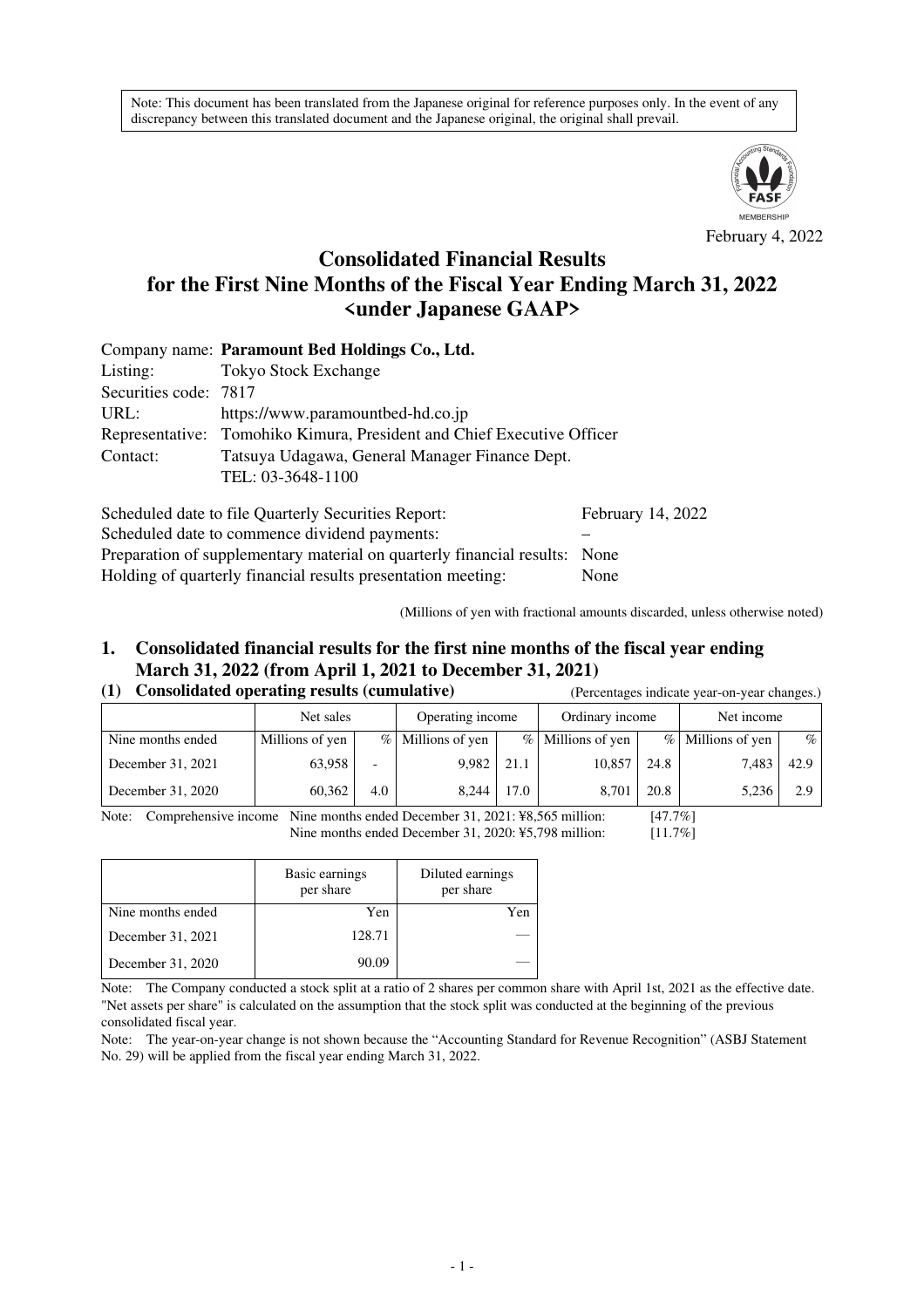## **(2) Consolidated financial position**

|                   | Total assets    | Net assets      | Equity-to-asset ratio |
|-------------------|-----------------|-----------------|-----------------------|
| As of             | Millions of yen | Millions of yen | $\%$                  |
| December 31, 2021 | 159,414         | 119,401         | 74.9                  |
| March 31, 2021    | 154,358         | 113,822         | 73.7                  |

Reference: Equity

As of December 31, 2021: ¥119,400 million As of March 31, 2021: ¥113,822 million

#### **2. Dividends**

|                                                    | Dividends per share      |                    |                          |                 |        |  |  |  |
|----------------------------------------------------|--------------------------|--------------------|--------------------------|-----------------|--------|--|--|--|
|                                                    | First quarter-end        | Second quarter-end | Third quarter-end        | Fiscal year-end | Total  |  |  |  |
|                                                    | Yen                      | Yen                | Yen                      | Yen             | Yen    |  |  |  |
| Fiscal year ended<br>March 31, 2021                | $\overline{\phantom{0}}$ | 50.00              | $\overline{\phantom{0}}$ | 53.00           | 103.00 |  |  |  |
| Fiscal year ending<br>March 31, 2022               |                          | 26.00              |                          |                 |        |  |  |  |
| Fiscal year ending<br>March 31, 2022<br>(Forecast) |                          |                    |                          | 29.00           | 55.00  |  |  |  |

Note: Revisions to the dividends forecasts most recently announced: Yes

Note: The Company conducted a stock split at a ratio of 2 shares per common share with April 1st, 2021 as the effective date.

# **3. Consolidated earnings forecasts for the fiscal year ending March 31, 2022 (from April 1, 2021 to March 31, 2022)**

(Percentages indicate year-on-year changes.)

|                                      | Net sales          |      | Operating income   |      | Ordinary income    |       | Net income         |      | Basic earnings<br>per share |
|--------------------------------------|--------------------|------|--------------------|------|--------------------|-------|--------------------|------|-----------------------------|
|                                      | Millions of<br>yen | $\%$ | Millions of<br>yen | $\%$ | Millions of<br>ven | $\%$  | Millions of<br>yen | $\%$ | Yen                         |
| Fiscal year ending<br>March 31, 2022 | 83,200             | -    | 11,800             | 1.9  | 12,550             | (6.8) | 8.650              | 0.4  | 148.79                      |

Note: Revisions to the earnings forecasts most recently announced: None

Note: The year-on-year change is not shown because the "Accounting Standard for Revenue Recognition" (ASBJ Statement No. 29) will be applied from the fiscal year ending March 31, 2022.